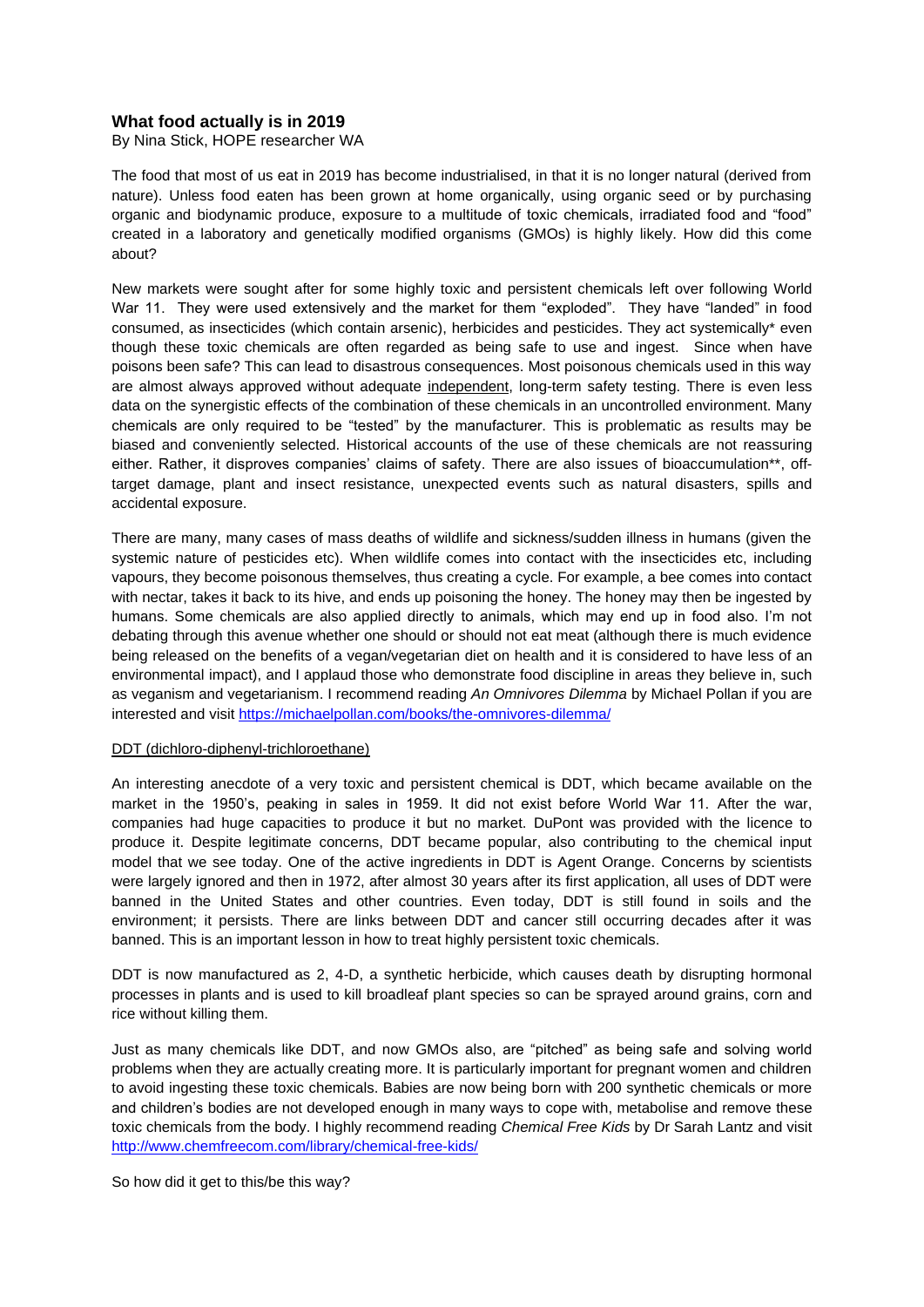The promotion of a "safe level" or dose of use gets the product for sale and "over the counter". In reality, there is often no safe limit. "Acceptable levels of harm" is also utilised, sometimes disguised by "risk assessment". This is a promotion of "junk science", in my opinion. The chemical industry also lobbies, lies, manipulates politicians, raises doubt, orchestrate propaganda and deliberately misleads the public to fulfil its own agenda. Independent scientific studies are suppressed and self-regulation is promoted. Product bans by government sometimes result in lawsuits by the manufacturer. Toxic chemicals have also been linked to non-Hodgkin's Lymphoma, also known as the "farmer's cancer", reproductive problems and birth defects, just to name a few. The impact of these chemicals on soil has also been well documented. Soil and soil structure play a vital role as a growing medium for plants and nutritious food and is an essential component of natural cycles, also supporting earthworms, fungi and bacteria, and vice versa. They work together to create healthy, flourishing ecosystems and farming systems. Regenerative agriculture, a relatively new term, recognises the importance of soil and the impacts that soil degradation can have on an ecological system. It works with the land (instead of against it), also buffering the impacts of climate change. If an ecological system is healthy, insect infestations, such as mosquito outbreaks, are much less likely and the need for chemicals is therefore reduced.

### Organic and Biodynamic

The good news is that there is plenty that can be done to avoid these harsh chemicals which have become so prevalent in modern societies, and organic and biodynamic farming industries are some the world's fastest growing industries. Australia accounts for 51% of the global certified organic agriculture in hectares. Some very exciting news!



## **Credit: Paull, J., & Hennig, B. (2019). New world map of organic agriculture: Australia is 51%. Acres Australia, 101, 35-36.**

Levels of pesticides, herbicides etc have been reported to be much lower in those that eat organic. Organic and Biodynamic certifying bodies were created in the 1980's as a response as an alternative to the new model of chemical farming, and it is really just a reflection of farming methods prior to the chemical era of farming. The certification process is rigorous and costs farmers so I believe in supporting people doing what I consider to be the right thing. It's a willingness to be transparent and transparency is key. Or even better, visit the farm and talk to the farmer. Avoiding synthetic chemicals also means the avoidance of animal testing as some of these chemicals are tested on animals, which is great news for vegans! When you purchase organic and biodynamic produce, ensure that the product has a logo of certification to support the claim, of which there are many certifying bodies these days. Listed below are some of the websites on common ones on produce in Australia: